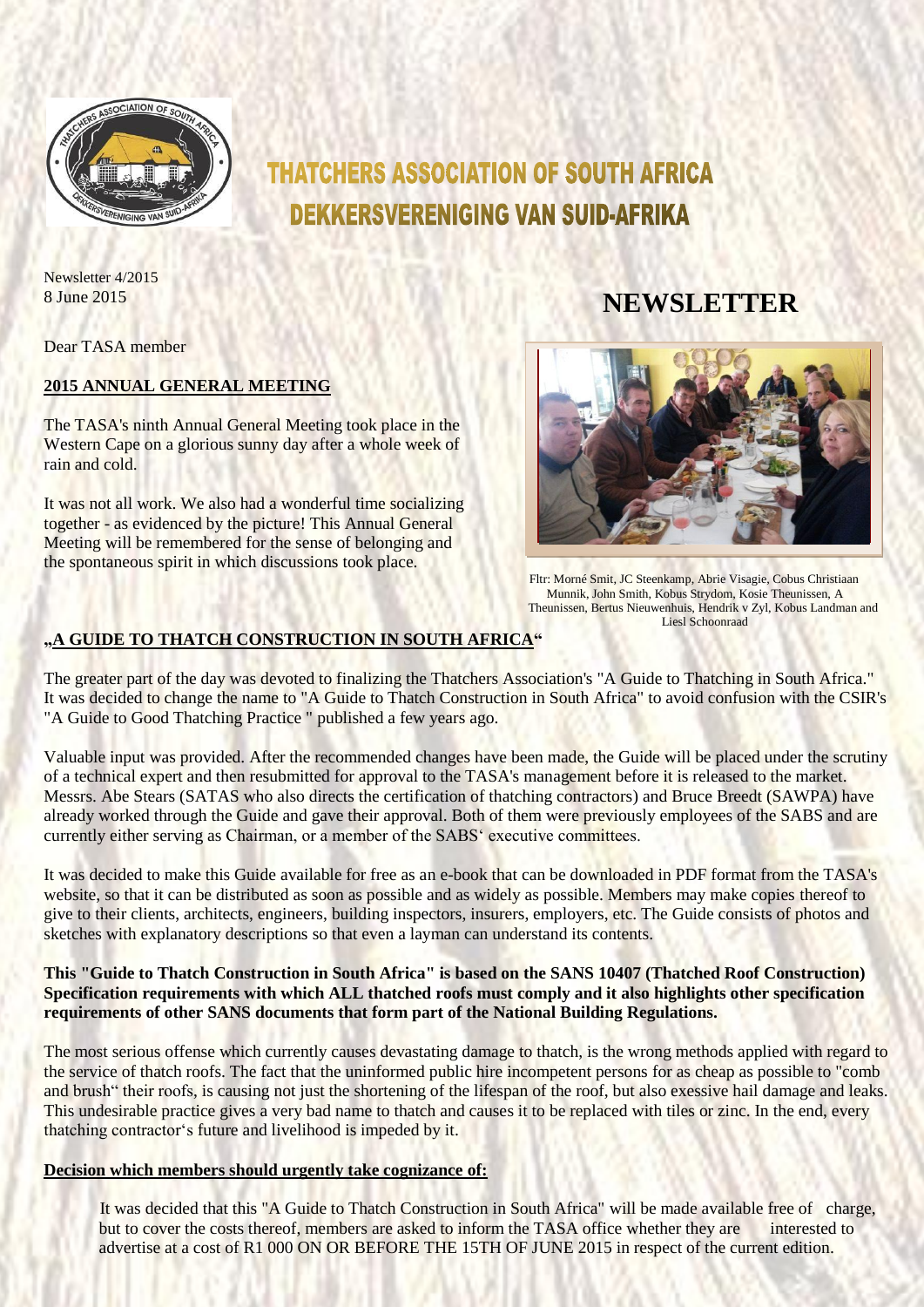An invoice will be sent with the payment date. On receipt of proof of payment, the member's name and contact details will be included in it if the payment is received in time. Nine members have already indicated that they would like to advertise therein.

This Guide will be reviewed annually and members who made a contribution to make this Guide available, will have their names included therein. This advertisement is renewable on an annual basis, just like membership fees.

#### **ELECTION OF THE TASA'S MANAGEMENT**

**COMMONS** 

The following members are elected to the TASA's Executive :

| OFS & Northern Cape National Chairman: |                                | <b>Bertus Nieuwenhuis</b> | <b>Recon Thatchers</b>                    |
|----------------------------------------|--------------------------------|---------------------------|-------------------------------------------|
| <b>Western Cape</b>                    | <b>National Vice Chairman:</b> | <b>Kosie Theunissen</b>   | <b>Theunissen Thatching</b>               |
| Mpumalanga                             | <b>National Treasurer</b>      | David Hoffman             | Hoffmans' Thatching<br><b>Specialists</b> |
| <b>Natal</b>                           | <b>SABS</b> Representative     | <b>John Smith</b>         | <b>Biggarsberg Thatchers</b>              |
| <b>Western Cape</b>                    | Member                         | <b>Christiaan Munnik</b>  | Thatchscapes                              |
| Gauteng                                | Member                         | <b>Dawid Pretorius</b>    | Con-Thatch                                |
| Limpopo                                | Member                         | <b>Cobus Maritz</b>       | Waterfront Pole & Thatch                  |

# **INVITATION TO THE INTERNATIONAL THATCHING SOCIETY'S CONGRESS IN SWEDEN**

An invitation and program was sent to our members from the ITS regarding their 2015 Congress which will take place in the southern part of Sweden from 9 to13 September 2015. Nine members have already indicated that they want to go. Since the ITC only provides for 100 delegates, the number of attendees are fairly limited.

If you want to be part of TASA's delegation to Sweden, please inform the TASA office on, or before the 25th of June 2015. Some of the members indicated that they want to visit other parts of Sweden before the commencement of the conference and would like to take their spouses along. A lot of planning will therefore have to be done and advance notice must be given to the ITS of how many TASA members will be attending.

# **CHAIRMAN'S REPORT**

Here follows a summary of Mr Bertus Nieuwenhuis' Chairman' report:

After a word of welcome and acknowledgments he expressed his wish that those present will experience the meeting as fruitful and urged them to remember that all of us are playing for the same team.

Members must keep afloat in very difficult financial circumstances such as recessions, 47% unemployment among the youth, strikes, load shedding, late or no payment for services rendered, and so on.

Mr. Nieuwenhuis quoted Jack Welch by saying: "You have to get better, move faster and you have to stay relevant. You need to have the Muscle of a big company. But you also need to have the Soul of a small company. You must have a Small Start Up Strategy, but the Muscle of a Big company. If you cannot move quick - you are dead. Only two words matter today: TRUTH and TRUST. Leadership is all about trust and truth".

He stressed that leadership almost exclusively rely on confidence (to build) and truth (to gain momentum). When you have momentum, you can act, but everyone knows that if there is no inclination to deliver quality service and satisfy the customer's needs, there is no satisfaction in this career which should be everyone's passion

The following is so true: As long as you focus on rendering value, not on generating income, the doors of opportunity open up in ample supply.It's not your circumstances that define your future, it's your choices**.**

He concluded with these words: "Do not let your past affect your future. Live for what tomorrow has to offer and not what the past deprived you of.

#### **FOR INTEREST SAKE**